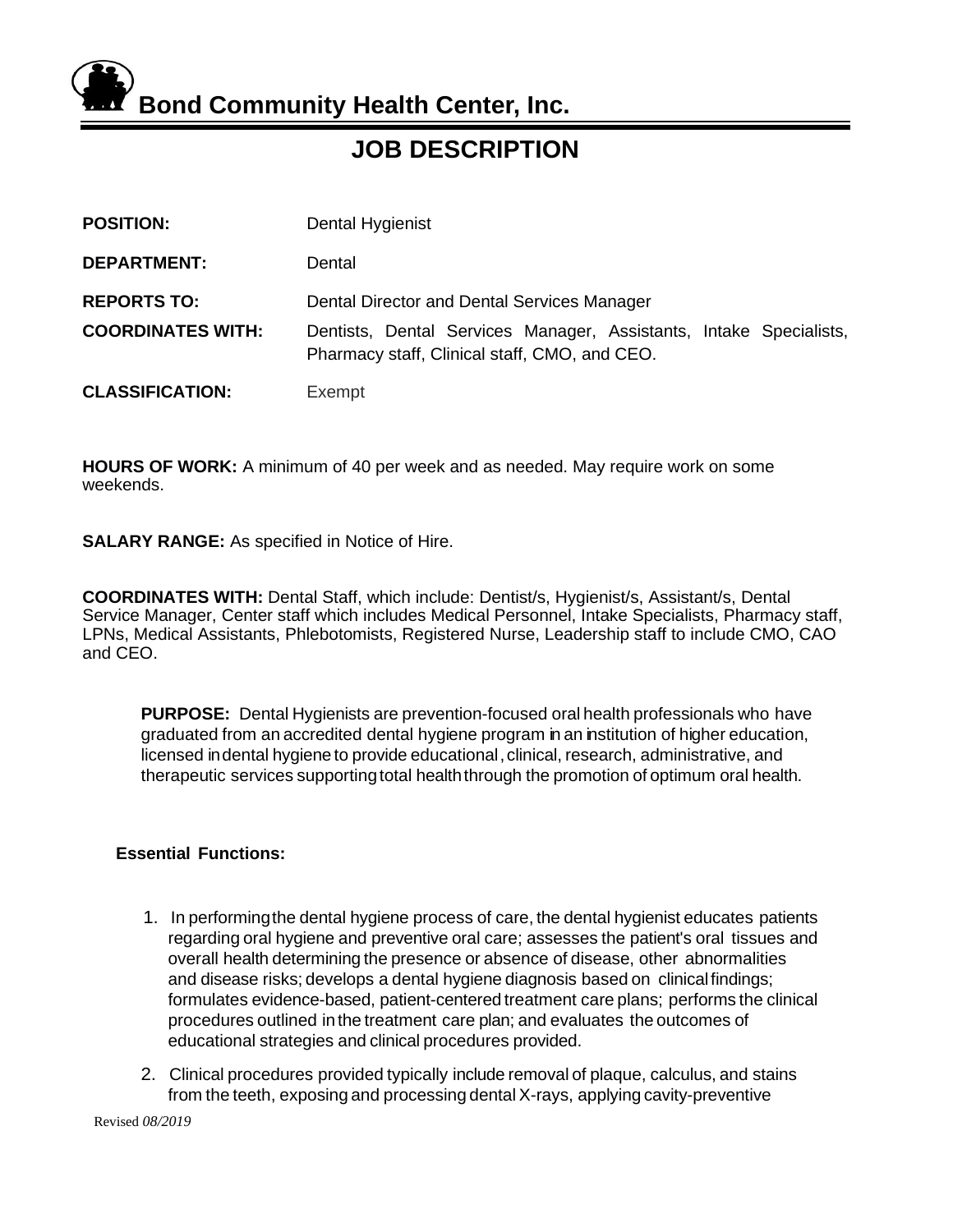agents, such as fluorides and pit and fissure sealants, and administering antimicrobial agents. In some states, they also administer local anesthetics and nitrous oxide; place and carve filling materials, temporary fillings, and periodontal dressings; remove sutures; perform root-planning as a periodontal therapy; and smooth and polish restorations. In addition, they can prepare clinical and laboratory diagnostic tests for interpretation by other health professionals.

- 3. Examines individuals requesting care, assesses their dental/oral conditions, prescribes, and carries out, or directs others incarrying out, appropriate dental/oral treatment, or refers individuals for specialty consultation or treatment in conformance with approved clinical protocols and guidelines.
- 4. Educates individuals in the nature of oral health related conditions and in the general promotion of oral health related disease prevention.
- 5. Serves on the dental staff and other center committees as assigned.
- 6. Assists in the provision of technical assistance and health education to the community as requested.
- 7. Participates in short- and long-term program planning for the Dental Department and the agency, including development of goals and objectives.

# **Education and Training:**

- 1. Graduation from an accredited dental hygienist school
- 2. Minimum of three years clinical experience preferred
- 3. Ability to be clinically fluent inSpanish preferred
- 4. Knowledge of public health principles and practices preferred
- 5. Excellent interpersonal and written communication skills required

# **Licensure and Credentials:**

- 1. Florida license to practice dental hygiene
- 2. Current CPR (BLS) certifications. ACLS preferred.